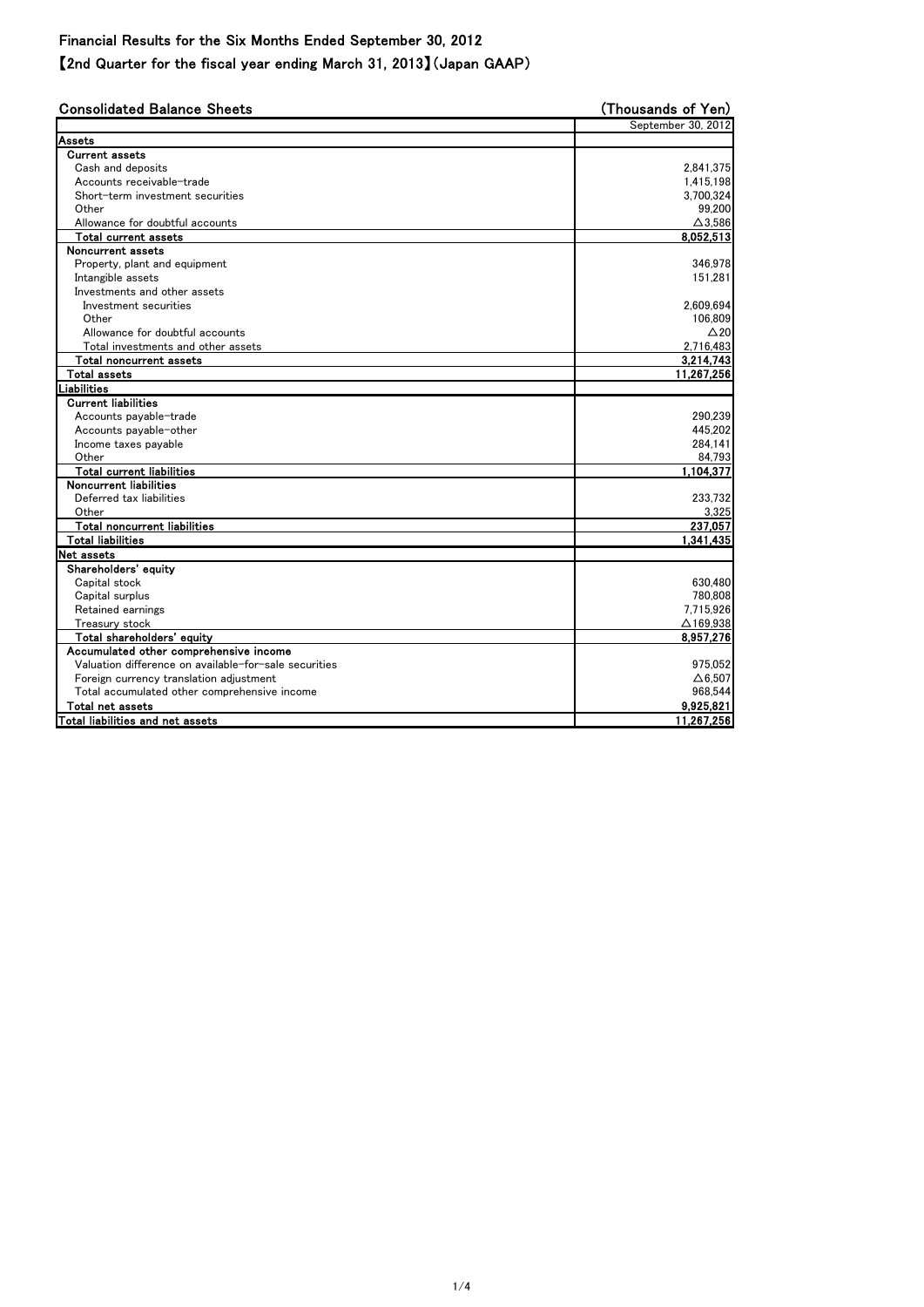| <b>Consolidated Statements of Income</b>          | (Thousands of Yen) |
|---------------------------------------------------|--------------------|
|                                                   | Six months ended   |
|                                                   | September 30, 2012 |
| Net sales                                         | 3,557,642          |
| Cost of sales                                     | 1,839,853          |
| Gross profit                                      | 1,717,788          |
| Selling, general and administrative expenses      | 989,528            |
| <b>Operating income</b>                           | 728,259            |
| Non-operating income                              |                    |
| Interest income                                   | 4,613              |
| Dividends income                                  | 1,102              |
| Other                                             | 653                |
| Total non-operating income                        | 6,369              |
| Ordinary income                                   | 734,629            |
| <b>Extraordinary loss</b>                         |                    |
| Loss on retirement of noncurrent assets           | 4,847              |
| Total extraordinary losses                        | 4,847              |
| Income before income taxes and minority interests | 729,781            |
| Income taxes                                      | 289,766            |
| Income before minority interests                  | 440,015            |
| Net income                                        | 440,015            |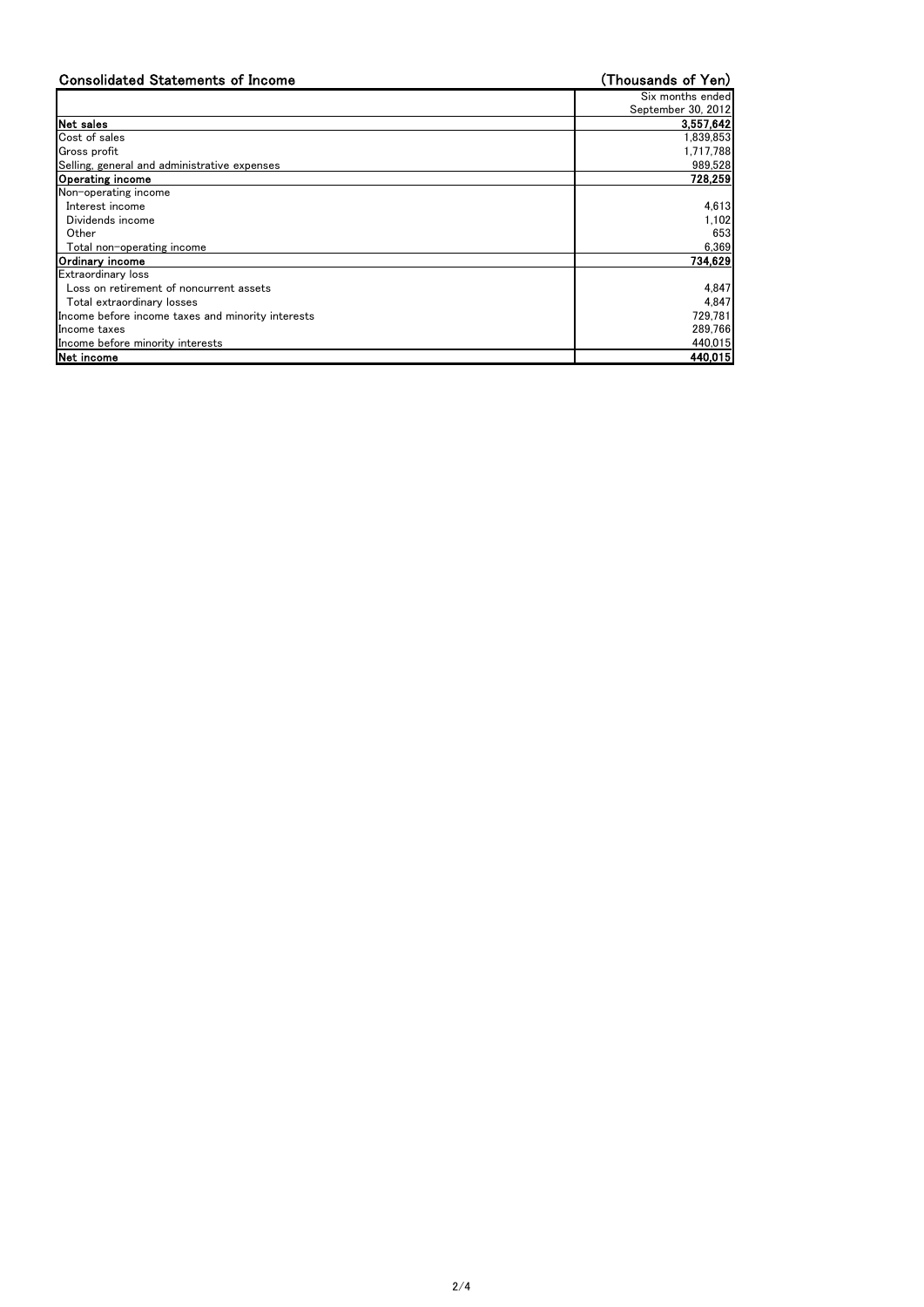| <b>Consolidated Statements of Comprehensive Income</b>    | (Thousands of Yen)  |
|-----------------------------------------------------------|---------------------|
|                                                           | Six months ended    |
|                                                           | September 30, 2012  |
| Income before minority interests                          | 440,015             |
| Other comprehensive income                                |                     |
| Valuation difference on available-for-sale securities     | $\triangle$ 237,259 |
| Foreign currency translation adjustment                   | $\triangle$ 3,990   |
| Total other comprehensive income                          | $\triangle$ 241,249 |
| Comprehensive income                                      | 198,765             |
| Comprehensive income attributable to                      |                     |
| Comprehensive income attributable to owners of the parent | 198,765             |